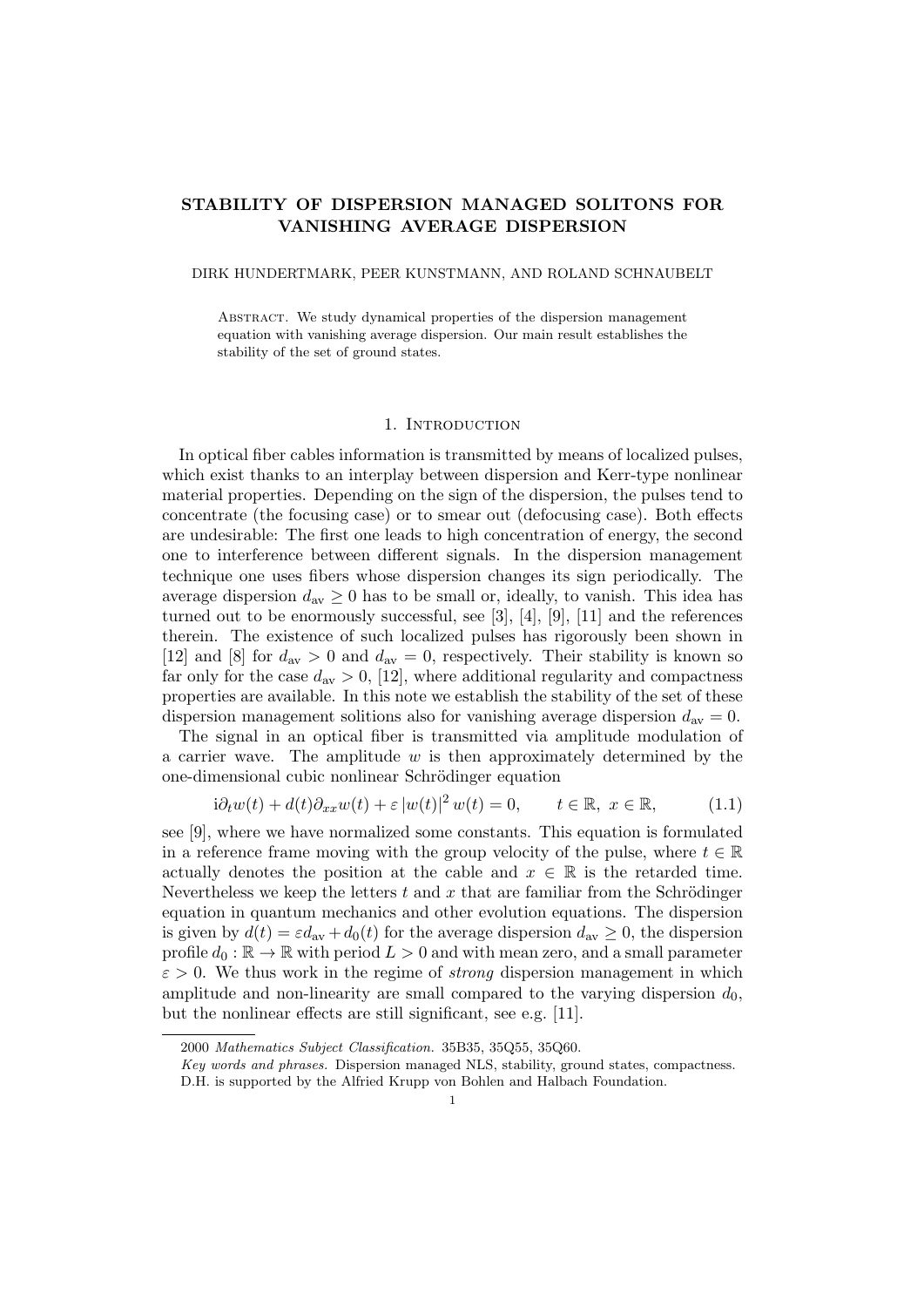One is mainly interested in localized standing wave solutions  $u(t, x)$  $e^{i\omega t}v(x)$  of (1.1) and their stability properties, since such solitary waves are the building blocks of signal transmission. These topics are hard to tackle in non-autonomous problems such as (1.1). For this reason Gabitov and Turitsyn proposed in [3] and [4] to study the averaged equation

$$
i\partial_t u(t) + d_{av}\partial_{xx}u(t) + \frac{1}{L} \int_0^L T_{D(s)}^{-1} [T_{D(s)}u(t) \overline{T_{D(s)}u(t)} T_{D(s)}u(t)] ds = 0, (1.2)
$$

where  $t, x \in \mathbb{R}, T_{\tau} = e^{i\tau \partial_x^2}$  is the free Schrödinger group,  $D(s) = \int_0^s d_0(r) dr$ , and we have removed the parameter  $\varepsilon > 0$  by scaling. It was shown in [12] that for a solution u of (1.2) the function  $T_{D(t)}u(\varepsilon^{-1}t,\cdot)$  is close to the solution of (1.1) with initial value  $u(0, \cdot)$  if  $\varepsilon > 0$  is sufficiently small. We point out that in order to resort to the autonomous equation (1.2) one has to pay the considerable price of a nonlocal nonlinearity with a highly oscillating kernel.

For non-vanishing mean dispersion  $d_{av} > 0$ , standing wave solutions for (1.2) have been constructed in  $[12]$ . They arise as ground states v of a constrained minimization problem which is solved in  $H^1(\mathbb{R})$  using the concentrationcompactness result Theorem 6.1 of [12]. These functions  $v$  are called dispersion management solitons. In [12], it was also indicated that the set of ground states is stable in  $H^1(\mathbb{R})$  under the flow of (1.2), see p. 798. This fact follows from the concentration–compactness result and arguments introduced in [1]. Finally, standard boot–strapping implies the smoothness of the ground state.

The situation for the (in the applications most interesting) case of vanishing mean dispersion  $d_{av} = 0$  is quite different since here the natural state space is  $L^2(\mathbb{R})$ . It is not clear how to use concentration–compactness arguments here, and there is no apparent second derivative available which would give regularity for free. Nevertheless for piecewise constant profiles  $d_0$  and  $d_{av} = 0$ , it was possible to show existence and smoothness of dispersion management solitons in [8] and [10] with considerable efforts. By completely different methods, the existence of ground states for  $d_{av} = 0$  and a very large class of profiles  $d_0$  was established in [7], co–authored by one of us. We use certain compactness results of [7] in the present paper. Moreover, for  $d_{av} \geq 0$  every dispersion management soliton v and its Fourier transform  $\mathcal{F}v$  decay exponentially, see [5] and also [2] for a special case.

We work in the setting of [7] and write the nonlinearity in (1.2) as the integral

$$
q(u(t), u(t), u(t)) := \int_{\mathbb{R}} T_{-\tau} \big[ T_{\tau} u(t) \, \overline{T_{\tau} u(t)} \, T_{\tau} u(t) \big] \, \psi(\tau) \mathrm{d}\tau
$$

for weights  $0 \leq \psi \in L^2(\mathbb{R}) \cap L^4(\mathbb{R}) \cap L^4(\mathbb{R}, t^2 dt)$ . The above integral is obtained via the transformation  $\tau = D(s)$  from that of (1.2). As explained in Lemma 1.4 and Remarks 1.5 of [7], locally integrable dispersion profiles  $d_0$  yield a density  $\psi$  with the above stated integrability properties if  $d_0$  has finitely many sign changes and  $d_0^{-1} \in L^3(0,L)$ . The latter is clearly satisfied if  $d_0$  is strictly separated from 0.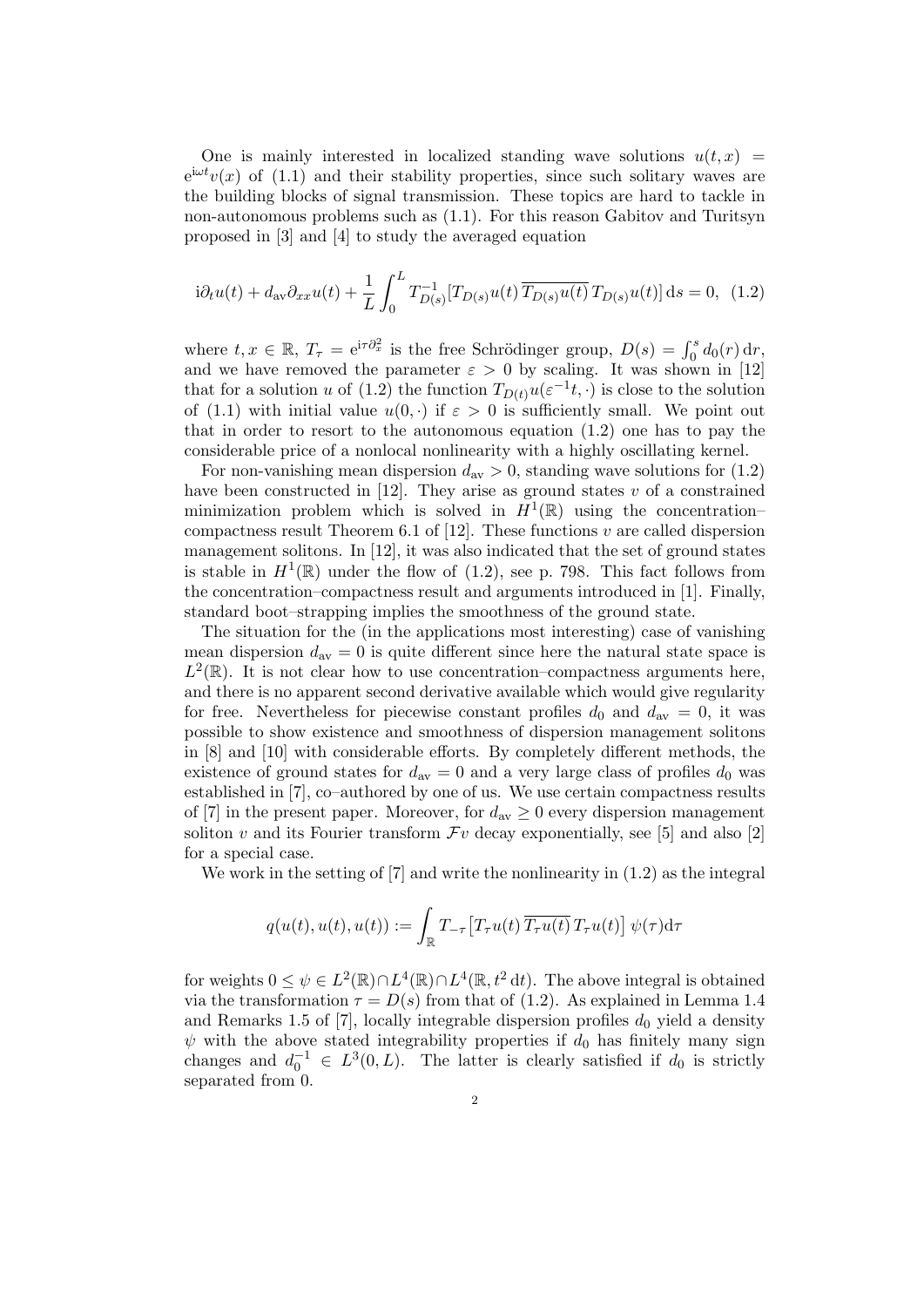In this paper, we study the dispersion management equation with  $d_{\text{av}} = 0$ and the above general nonlinearity, i.e.,

$$
i\partial_t u(t) + q(u(t), u(t), u(t)) = 0, \t t \in \mathbb{R},
$$
  
 
$$
u(0) = u_0,
$$
 (1.3)

At first, Proposition 2.2 yields the global well posedness of  $(1.3)$  in  $L^2(\mathbb{R})$ . This result is based on regularity properties of the map  $q$  shown in [7] and the preservation of the  $L^2$ -norm under the flow. In Theorem 2.3 we then establish that the set of ground states of (1.3) is stable in  $L^2(\mathbb{R})$ . As in [1] this fact is shown by a contradiction argument which involves conserved quantities and a compactness property of minimizing sequences. In contrast to the concentration– compactness principle used in [1] or [12], we employ a compactness criterion from [7] which says that a weakly converging series  $(f_n)_n$  in  $L^2(\mathbb{R}^d)$  converges strongly if  $(f_n)_n$  and  $(\mathcal{F}f_n)_n$  satisfy a certain tightness property. In the next section we further recall the necessary background mainly from [7].

## 2. RESULTS

We investigate the dispersion management equation (1.3) in  $L^2(\mathbb{R})$  with mean average 0 and the non-local nonlinearity

$$
q(v_1, v_2, v_3) = \int_{\mathbb{R}} T_{-\tau} \big[ T_{\tau} v_1 \overline{T_{\tau} v_2} T_{\tau} v_3 \big] \psi(\tau) d\tau,
$$

where  $T_{\tau} = e^{i\tau \partial_x^2}$  is the free Schrödinger group. We mostly assume that the density  $\psi$  satisfies

$$
0 \le \psi \in L^2(\mathbb{R}) \cap L^4(\mathbb{R}) \cap L^4(\mathbb{R}, t^2 dt). \tag{2.1}
$$

We further need the functionals

$$
Q(v_1, v_2, v_3, v_4) = \int_{\mathbb{R}} \int_{\mathbb{R}} \overline{T_{\tau} v_1} T_{\tau} v_2 \overline{T_{\tau} v_3} T_{\tau} v_4 dx \psi(\tau) d\tau = \langle v_1, q(v_2, v_3, v_4) \rangle_2,
$$
  

$$
Q[v] := Q(v, v, v, v) = \int_{\mathbb{R}} \int_{\mathbb{R}} |T_{\tau} v|^4 dx \psi(\tau) d\tau,
$$

where  $\langle u, v \rangle_2 = \int_{\mathbb{R}} \overline{u}v \, dx$ . Lemma B.1 of [7] yields the following basic property, see also Lemma 1 of [6] and Remark 3.5 of [5]. (Abusing notation, we use the term multi-linear even if the map is anti-linear in some variables.)

**Proposition 2.1.** Let  $0 \leq \psi \in L^2(\mathbb{R})$ . Then  $q: L^2(\mathbb{R})^3 \to L^2(\mathbb{R})$  and  $Q$ :  $L^2(\mathbb{R})^4 \to \mathbb{C}$  are bounded trilinear and four-linear maps, respectively.

This continuity result directly implies local wellposedness of (1.3), whereas the global existence of solutions is a consequence of the preservation of the norm in  $L^2(\mathbb{R})$  as stated in the next proposition.

**Proposition 2.2.** Let  $0 \leq \psi \in L^2(\mathbb{R})$ . Then for each  $u_0 \in L^2(\mathbb{R})$  there is a unique global solution  $u = u(\cdot; u_0)$  of  $(1.3)$  in  $C^1(\mathbb{R}, L^2(\mathbb{R}))$ . It satisfies  $||u(t)||_2 = ||u_0||_2$  and  $Q[u(t)] = Q[u_0]$  for all  $t \in \mathbb{R}$ . The map  $L^2(\mathbb{R}) \to$  $C([-t_0, t_0], L^2(\mathbb{R}))$ ;  $u_0 \mapsto u(\cdot; u_0)$ , is Lipschitz on bounded sets for each  $t_0 > 0$ .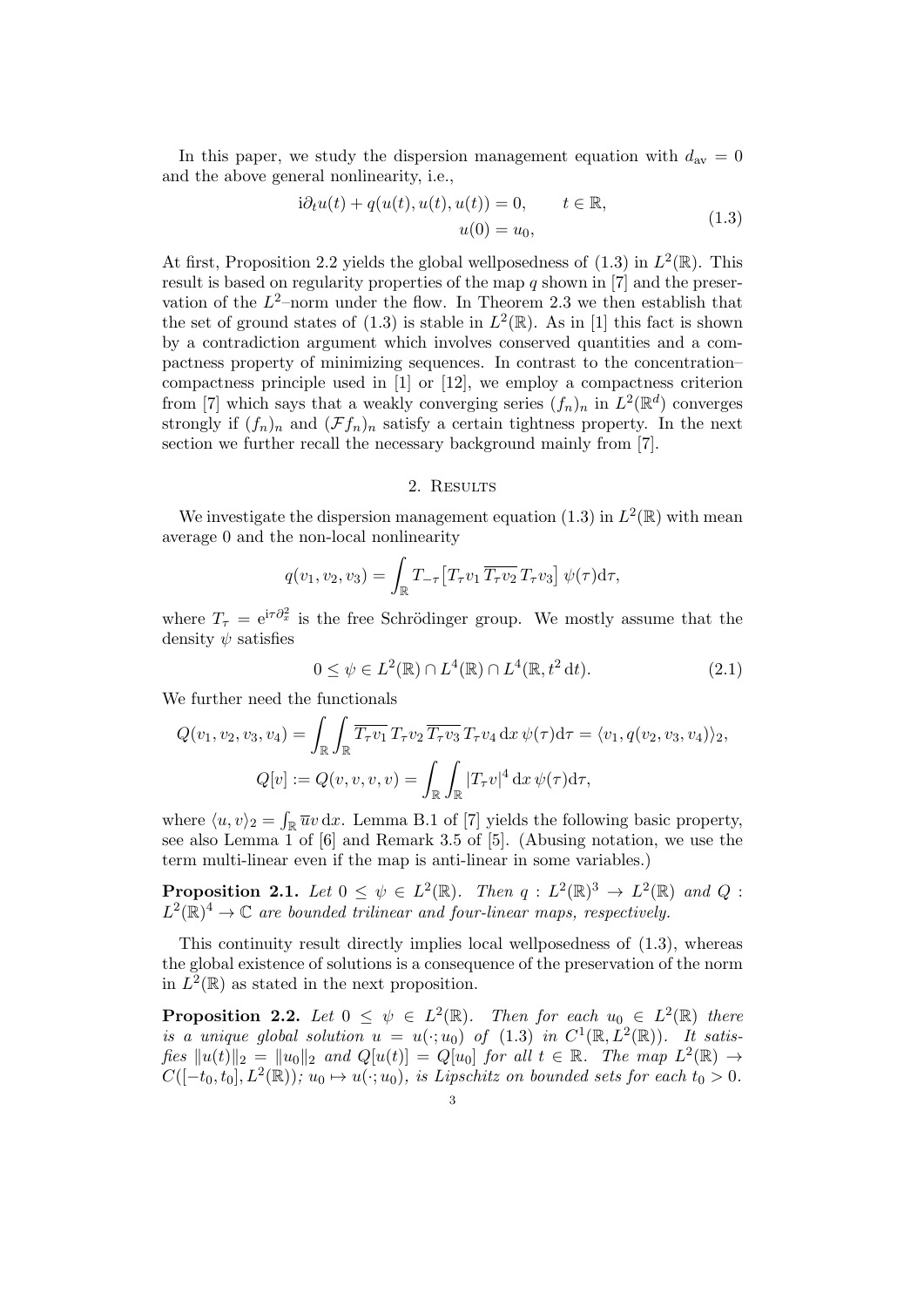*Proof.* The nonlinearity  $F: L^2(\mathbb{R}) \to L^2(\mathbb{R})$  given by  $F(v) = q(v, v, v)$  is Lipschitz on bounded sets due to Proposition 2.1. Hence, there exists a unique, maximally defined solution of  $u \in C^1((-t_1, t_2), L^2(\mathbb{R}))$  of (1.3). If  $t_1 > 0$  or  $t_2 > 0$  is finite, then  $||u(t)||_2$  becomes unbounded as  $t \to t_2$  or  $t \to -t_1$ , respectively.  $\zeta$  From  $(1.3)$  we deduce

$$
\frac{\mathrm{d}}{\mathrm{d}t}||u(t)||_2^2 = 2\operatorname{Re}\langle \partial_t u(t), u(t) \rangle_2 = -2\operatorname{Re}(i\langle q(u(t), u(t), u(t)), u(t) \rangle_2).
$$
  
= 
$$
-2\operatorname{Re}(iQ[u(t)]) = 0.
$$

This means that  $||u(t)||_2 = ||u_0||_2$  for all t, and so solutions are global in time.

Observe that the derivative of  $v \mapsto Q[v]$  on  $L^2(\mathbb{R})$  is given by  $\langle h, Q'[v] \rangle_2 =$  $4 \text{Re } Q(h, v, v, v)$ , see Lemma 2.7 of [7]. Equation (1.3) thus implies

$$
\frac{d}{dt}Q[u(t)] = 4 \operatorname{Re} Q(\partial_t u(t), u(t), u(t), u(t))
$$
  
= 4 \operatorname{Re}\langle iq(u(t), u(t), u(t)), q(u(t), u(t), u(t))\rangle\_2 = 0

for all  $t \in \mathbb{R}$ ; i.e., solutions preserve  $Q[\cdot]$ .

Finally, the continuous dependence on initial data follows from the boundednes of q by integrating (1.3) in t and using Gronwall's inequality.  $\square$ 

If (2.1) holds, then Theorem 1.1 of [7] shows that for each  $\lambda > 0$  there is a function  $v \in L^2(\mathbb{R})$  maximizing the functional  $Q[v]$  under the condition  $||v||_2^2 = \lambda$ . We call such maximizers ground states. Every ground state also solves the stationary problem

$$
\omega v = q(v, v, v) \tag{2.2}
$$

for some  $\omega > 0$ , see p.21 and p.22 in [7]. In particular, the problem (1.3) admits the standing wave solution  $u(t, x) = e^{i\omega t}v(x)$ . The functions v are called dispersion management solitons.

It is easy to check that phase factors, translations and boosts of  $v$  do not change  $Q[v]$  so that also the function given by  $\tilde{v}(x) = e^{i(\theta + \xi_0 x)}v(x - x_0)$  is a ground state for all  $x_0, \xi_0, \theta \in \mathbb{R}$ . Hence,  $\tilde{v}$  solves (2.2) and  $w(t, x) =$  $e^{i\omega t}e^{i(\theta+\xi_0x)}v(x-x_0)$  satisfies (1.3). We thus obtain sets of ground states

$$
S_{\lambda} = \{ v \in L^{2}(\mathbb{R}) \mid ||v||_{2}^{2} = \lambda, Q[v] = P_{\lambda} \}, \text{ where } P_{\lambda} := \sup \{ Q[f] \mid ||f||_{2}^{2} = \lambda \}
$$

for each  $\lambda > 0$ . Observe that  $S_{\lambda}$  is invariant under the flow of (1.3) in view of the above observations.

Setting  $d(\varphi, S_\lambda) = \inf_{v \in S_\lambda} ||\varphi - v||_2$ , we now state our main stability result.

**Theorem 2.3.** If (2.1) holds and  $\lambda > 0$ , then  $S_{\lambda}$  is stable in  $L^2(\mathbb{R})$ ; i.e., for each  $\varepsilon > 0$  there is a  $\delta > 0$  such that for each initial value  $u_0 \in L^2(\mathbb{R})$  with  $d(u_0, S_\lambda) < \delta$  we obtain  $d(u(t; u_0), S_\lambda) < \varepsilon$  for all  $t \in \mathbb{R}$ .

*Proof.* If the assertion was wrong, there would exist initial values  $\varphi_n \in L^2(\mathbb{R})$ , times  $t_n \in \mathbb{R}$  and a number  $\eta > 0$  such that  $d(\varphi_n, S_\lambda) \to 0$  as  $n \to \infty$ , but  $||u(t_n; \varphi_n) - v||_2 \geq \eta$  for all  $n \in \mathbb{N}$  and  $v \in S_\lambda$ . We set  $u_n = u(t_n; \varphi_n)$  and note

$$
||u_n - v||_2 \ge \eta \quad \text{for all} \quad n \in \mathbb{N} \text{ and } v \in S_\lambda. \tag{2.3}
$$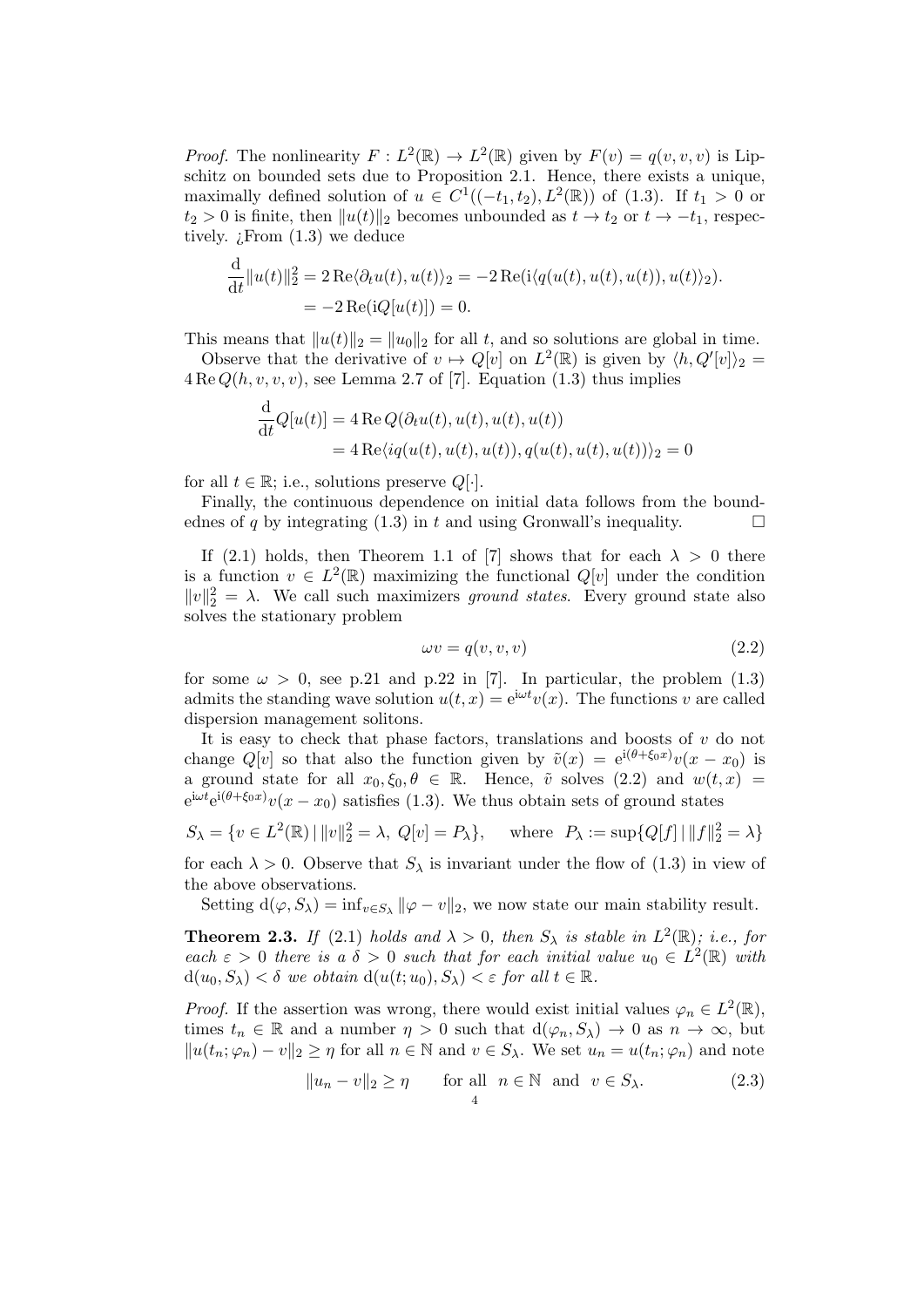For each  $\varepsilon > 0$  we obtain  $n_0 \in \mathbb{N}$  and  $v_n \in S_\lambda$  such that  $\|\varphi_n - v_n\|_2 \leq \varepsilon$  if  $n \geq n_0$ . It follows

$$
\left| ||\varphi_n||_2 - \lambda^{1/2} \right| = \left| ||\varphi_n||_2 - ||v_n||_2 \right| \le \varepsilon
$$

for  $n \ge n_0$ ; i.e.,  $\alpha_n := \lambda^{1/2} ||\varphi_n||_2^{-1}$  tends to 1 as  $n \to \infty$  and the sequence  $(\varphi_n)$ is bounded in  $L^2(\mathbb{R})$ . Here and below, we may asume that  $\varphi_n \neq 0$  for every  $n \in \mathbb{N}$ . Using Proposition 2.1, we also deduce

$$
|Q[\varphi_n] - P_\lambda| = |Q[\varphi_n] - Q[v_n]| \le c \|\varphi_n - v_n\|_2 \le c\varepsilon
$$

for  $n \geq n_0$ , so that  $Q[\varphi_n] \to P_\lambda$  as  $n \to \infty$ .

The conservation laws in Proposition 2.2 next imply that  $||u_n||_2 = ||\varphi_n||_2$  for all  $n \in \mathbb{N}$  and that  $Q[u_n] = Q[\varphi_n]$  tends to  $P_\lambda$  as  $n \to \infty$ . Setting  $w_n = \alpha_n u_n$ , we then derive  $||w_n||_2^2 = \lambda$  for all  $n \in \mathbb{N}$  and  $Q[w_n] \to P_\lambda$  as  $n \to \infty$ , also employing Proposition 2.1.

Since  $(w_n)$  is a maximizing sequence for  $Q[\cdot]$  with  $||w_n||_2^2 = \lambda$ , Proposition 2.4 of [7] yields shifts  $x_n, \xi_n \in \mathbb{R}$  such that the functions given by  $\tilde{w}_n(x) = e^{i\xi_n x} w_n(x - x_n)$  satisfy

$$
\lim_{R \to \infty} \sup_{n \in \mathbb{N}} \int_{|x| \ge R} |\tilde{w}_n|^2 \, \mathrm{d}x = 0 \quad \text{and} \quad \lim_{R \to \infty} \sup_{n \in \mathbb{N}} \int_{|\xi| \ge R} |\mathcal{F}\tilde{w}_n|^2 \, \mathrm{d}\xi = 0,
$$

where F is the Fourier transform. Because of  $\|\tilde{w}_n\|_2^2 = \lambda$ , there is a subsequence (denoted by same index) which converges weakly in  $L^2(\mathbb{R})$  to some  $\tilde{w}$ . Due to the above tightness property, Lemma A.1 in [7] now shows that  $\tilde{w}_n$  tends to  $\tilde{w}$ even in  $L^2(\mathbb{R})$ . Using  $Q[\tilde{w}_n] = Q[w_n]$  and the continuity of Q, we infer that  $Q[\tilde{w}] = P_{\lambda}$ . Since  $\|\tilde{w}\|_2^2 = \lambda$ , the function  $\tilde{w}$  thus belongs to  $S_{\lambda}$ .

But, then also the maps  $\tilde{v}_n = e^{-i\xi_n(\cdot + x_n)}\tilde{w}(\cdot + x_n)$  are contained in  $S_\lambda$  and we estimate

$$
||u_n - \tilde{v}_n||_2 \le |1 - \alpha_n| ||u_n||_2 + ||w_n - \tilde{v}_n||_2 = |1 - \alpha_n| ||u_n||_2 + ||\tilde{w}_n - \tilde{w}||_2
$$

for  $n \in \mathbb{N}$ . In view of the above results, the right hand side vanishes as  $n \to \infty$ , which contradicts  $(2.3)$ .

#### **REFERENCES**

- [1] T. Cazenave and P.L. Lions, Orbital stability of standing waves for some nonlinear  $Schrödinger\ equations.$  Comm. Math. Phys. 85 (1982), 549-561.
- [2] M.B. Erdoğan, D. Hundertmark and Y.-R. Lee, *Exponential decay of dispersion manage*ment solitons. Math. Res. Lett. 18 (2011), 11–24.
- [3] L. Gabitov and S.K. Turitsyn, Averaged pulse dynamics in a cascaded transmission system with passive dispersion compensation. Opt. Lett. 21 (1996), 327–329.
- [4] L. Gabitov and S.K. Turitsyn, *Breathing solitons in optical fiber links*. JETP Lett. 63 (1996), 861.
- [5] W.R. Green and D. Hundertmark, Exponential Decay for dispersion managed solitons for general dispersion profiles. Preprint, see http://arxiv.org/abs/1212.4004.
- [6] D. Hundertmark and Y.-R. Lee, Decay estimates and smoothness for solutions of the dispersion managed non-linear Schrödinger equation. Comm. Math. Phys.  $286$  (2009), 851–873.
- [7] D. Hundertmark and Y.-R. Lee, On non-local variational problems with lack of compactness related to non-linear optics. J. Nonlinear Sci. 22 (2012), 1–38.
- [8] M. Kunze, On a variational problem with lack of compactness related to the Strichartz inequality. Calc. Var. Partial Differential Equations 19 (2004), 307–336.